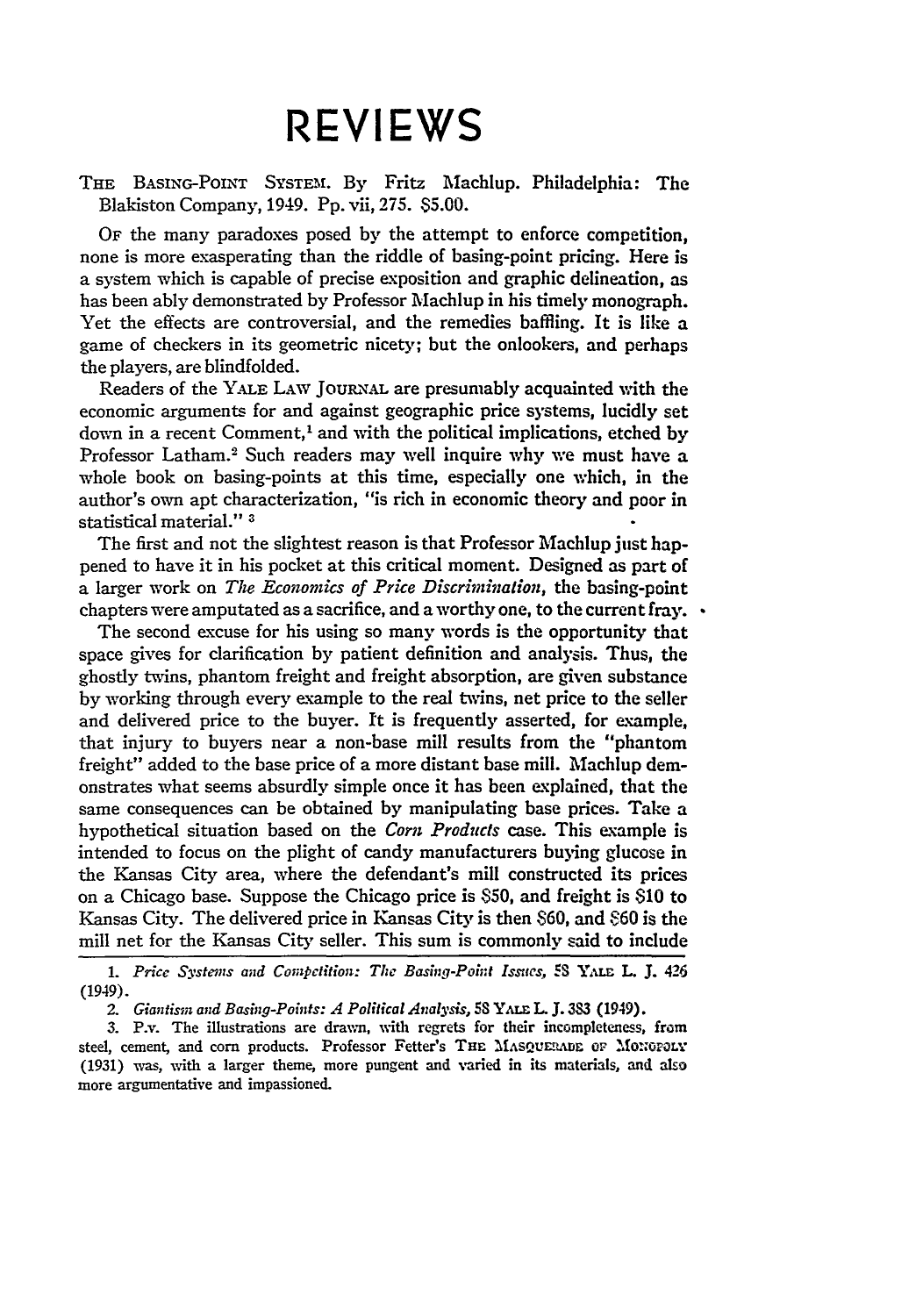**\$10** phantom freight, and everyone from the Supreme Court to Senator Capehart is outraged. Very well; Kansas City is made a base, and the base price is set at \$60. The phantom freight evaporates. Similarly, on a sale \$4 (freightwise) toward Chicago, Kansas City, which formerly collected S2 in phantom freight from the delivered price of \$56, now is said to absorb 84 freight in meeting the same delivered price, which is still controlled by the lower Chicago base. To those who believe in freight absorption as a magic sponge which soaks up all stains of collusion, this is practically an act of charity.

But I would not like to have to explain the difference between the old and new pricing to a disgruntled candy manufacturer. Only lawyers and economists who have been long schooled in the craft of meeting competition where no competition exists can appreciate such a sleight-of-hand.

The example given is perhaps an uncommon one (though it demolishes the notion that freight absorption is good and phantom freight bad); and it would not do to infer from it that the whole basing point problem is a phantom. Professor Machlup slogs through monopoly theory to establish that, while perfected basing-point systems are an outgrowth of essentially anticompetitive industries, they are also powerful devices to keep competition from breaking out. He then weaves through the maze of discrimination inherent in the systems, and again demonstrates that even the beneficiaries of discrimination are in fact the victims of a wasteful process which makes prices to all higher than they might otherwise be.

Such findings should now be familiar, and my busy reader may still ask why they need most of a book to develop, even with refinements and qualifications. In defense I would now point to the great unsettlement that still prevails among economists over the alternatives to basing-points. Their leading trade journal, the *American Economic Review,* has recently published three articles by distinguished authorities; 4 they are not wholly in accord. Professor Frank A. Fetter, who has since died at the pinnacle of triumph after a thirty years' war against basing-points, nails up twentytwo theses in favor of his old love, compulsory f.o.b. mill pricing. Dr. Corwin Edwards of the FTC hints as broadly as he can that the industrialists who have unwillingly cast off their chains should use their freedom in sporadic chiselling, the nearest an oligopoly is likely to come to meaningful price competition. Professor J. M. Clark, first to expound the uses of unsystematic discrimination,<sup>5</sup> is now more cautious. He perceives the need for an area of uncertainty in the pricing of such products as steel and cement, but **he** raises the spectre of cutthroat competition, and is affrighted by it,

Professor Machlup explores all these contentions. Unimpressed by the

<sup>4.</sup> Fetter, *Exit Basing Point Pricing*, 38 Am. Econ. Rev. 815 (1948); Edwards, *Basing Point Decisions and Business Practices, 38 AM. ECON. REV. 828 (1948); Clark, The Law and Economics of Basing Points, 39* Am. EcoN. REV. 430 (1949).

<sup>5.</sup> In his **EcONOMICS OF** OVERHEAD **COST** 416-33 **(1923),**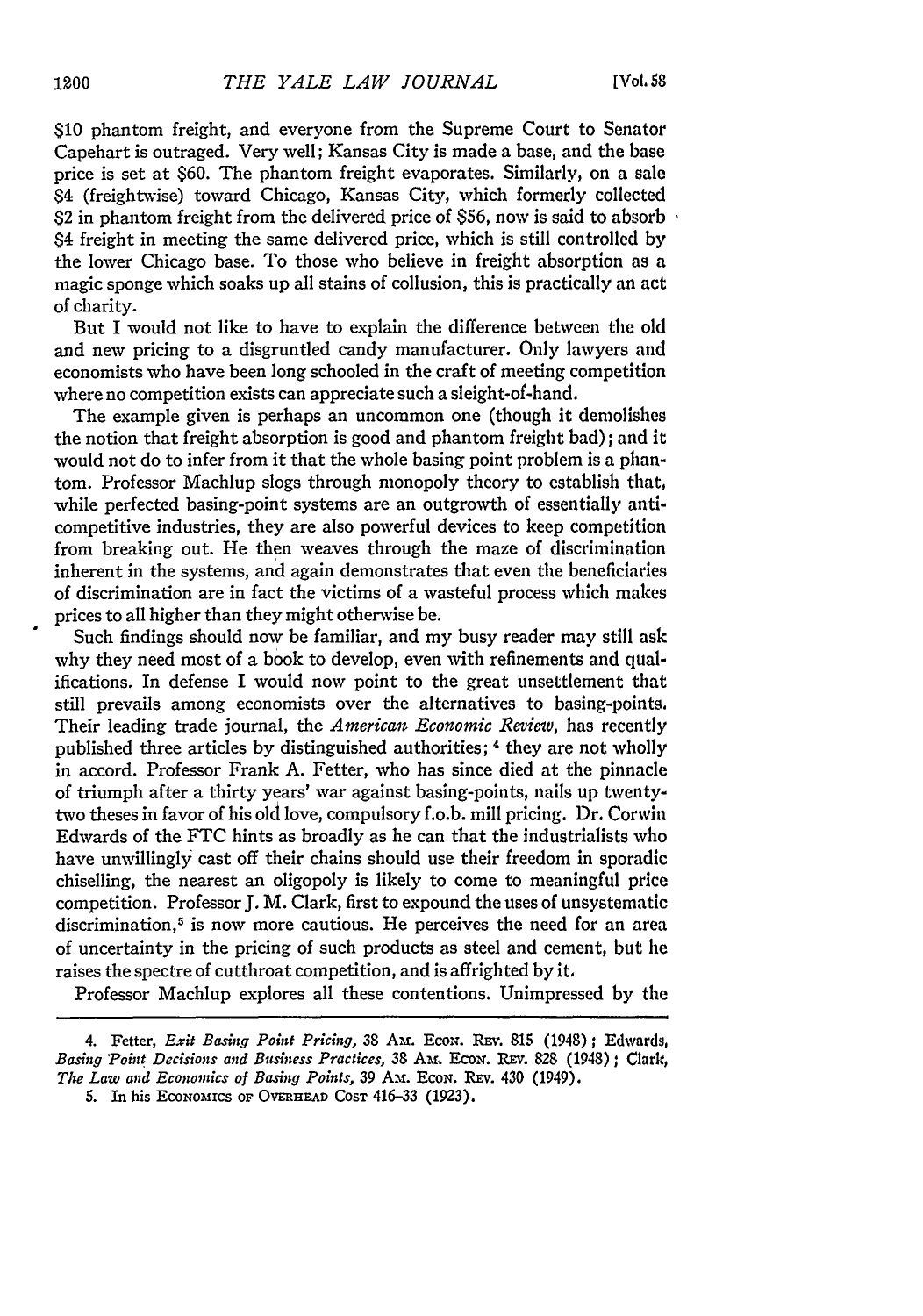likelihood that an industry with powerful leaders will destroy itself, he is receptive to any plan that will diminish the waste and rigidity of systematic interpenetration of markets. But he makes a telling objection to the assumption that a healthy anarchy will follow the dethroning of basing points.

"It would be possible for an industry to give up the basing-point system and adopt price-making policies that do not constitute a collective system, but rather consist of individual and independent ways of going after the desired business without regard to price maintenance. But is it likely that sellers who for many years have respected their own price lists as well as those of their competitors will suddenly forget all they have learned and will start doing what they have come to regard as unethical? If I am correct in assuming that this is very unlikely, then at least a period of psychological reconditioning is necessary before an industry can acquire the proper 'propensity to compete.' This is particularly necessary in industries dominated by large firms, where the small firms have become conditioned to follow the leaders, and the leaders can use discriminatory methods of imposing their will upon unwilling followers. It is doubtful, to say the least, that collusive price making can be eliminated in such an industry as long as its dominant members can practice price discrimination." <sup>6</sup>

He is thus driven to the conclusion that, in industries with a high concentration of control, uniform f.o.b. mill pricing is the only practical alternative to formal regulation. To be sure, the Federal Trade Commission disavows having the power to order f.o.b. pricing, and its interpretations of the *Cement* case boil down to the formula, "Do what you like, as long as it is not collusive." Machlup thinks this can be read, "Do what you like, as long as it is f.o.b. mill pricing." **7** I hasten to add that he is not uncritical of f.o.b. In it he properly finds weaknesses that reflect the brute fact of domination by large firms in the industries concerned.

The final reason why Professor Machlup had to write a book was to dispel some of the vast nonsense that has accumulated since the *Cement* case. Witness the notion that the shift to f.o.b. in steel and cement required an increase in mill net prices. Witness the skillful appeal of the smaller companies in the corn products industry to the Federal Trade Commission to save them from the perils of competition. Witness the tendentious hearings of the Capehart Committee. And what is one to say of the gyrations of Commissioner Lowell Mason, the Don Quixote of the Trade Commission?

Lawyers may take some comfort from the apparent fact that the law of geographic pricing systems is, at the moment, more settled than their economics. Professor Machlup, as well as some of his economist colleagues I have cited, is able to lay down positive prohibitions derived from recent

**<sup>6.</sup>** P. **250.**

**<sup>7.</sup>** P. 251.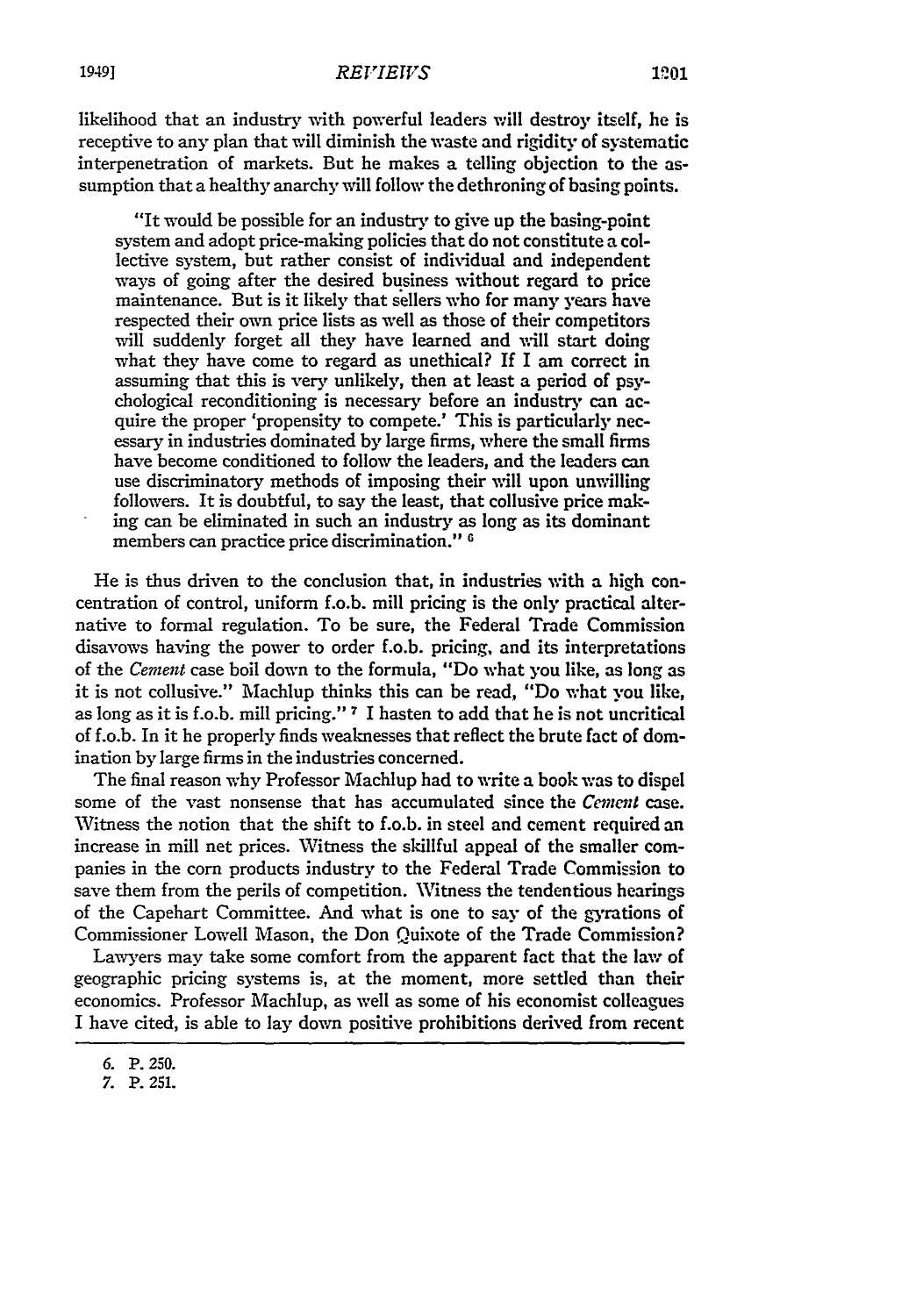cases, and to draw distinctions that would do credit to a budding Blackstone. To be sure, the proponents of competitive discrimination have a considerable chore to distinguish away the ominous perils of the Robinson-Patman Act. Spokesmen for the Federal Trade Commission may suggest that it can draw a line between good and bad discrimination; but that is not likely to be entirely satisfying to the businessman whose counsellors are startling him with interpretations of *Standard Oil Co. v. Federal Trade Commission."*

Professor Machlup, I should 'note in conclusion, wears his economic theory easily; and his book is remarkably intelligible to anyone interested in following him across the checkerboard. Will it be convincing? That depends, I suspect, on the extent to which one shares the author's "oldfashioned . . . belief that a truly competitive order is not only the best guarantee for the preservation of freedom but also the best mechanism for the allocation of economic resources." **9**

RALPH S. BROWN, JR.t

**LEGAL** PHILOSOPHY FROM PLATO To **HEGEL.** By Huntington Cairns. Baltimore: The Johns Hopkins Press, 1949. **Pp.** xv, 583.

THIS book, the third in a series which is to be completed by a fourth on the Elements of Legal Theory, is designed by Dr. Cairns to treat the law from the point of view of philosophy in the same way that the preceding volumes have adopted the standpoint of the social sciences, of logic, and of the empirical sciences respectively. There are chapters on Plato, Aristotle, Cicero, Aquinas, Bacon, Hobbes, Spinoza, Leibniz, Locke, Hume, Kant, Fichte and Hegel. As far as possible Dr. Cairns has allowed each to speak in his own words, without attempting the hopeless task of reconciling differences or of proving the superiority of one over another. The result is a number of pleasantly discursive accounts of what these thinkers have to say about the nature of law, its relation to the state and society, and the problems of legal interpretation, with a few final paragraphs to each chapter summing up the results.

Although Plato is linked up with Bentham, Bacon with Dewey, and Leibniz with Russell, the book is mainly concerned with philosophies about the law rather than philosophies immanent in or arising out of legal systems. Readers who already have some acquaintance with the work of any one philosopher may not learn much from the pages given to him; but the student of Jurisprudence seeking an introduction to this or that thinker will find this book as useful as most. Dr. Cairns has no illusions about the imperfections of a

<sup>8. 173</sup> F.2d 210 (7th Cir. 1949).

<sup>9.</sup> **P. 50.**

 $\dagger$  Associate Professor of Law, Yale Law School.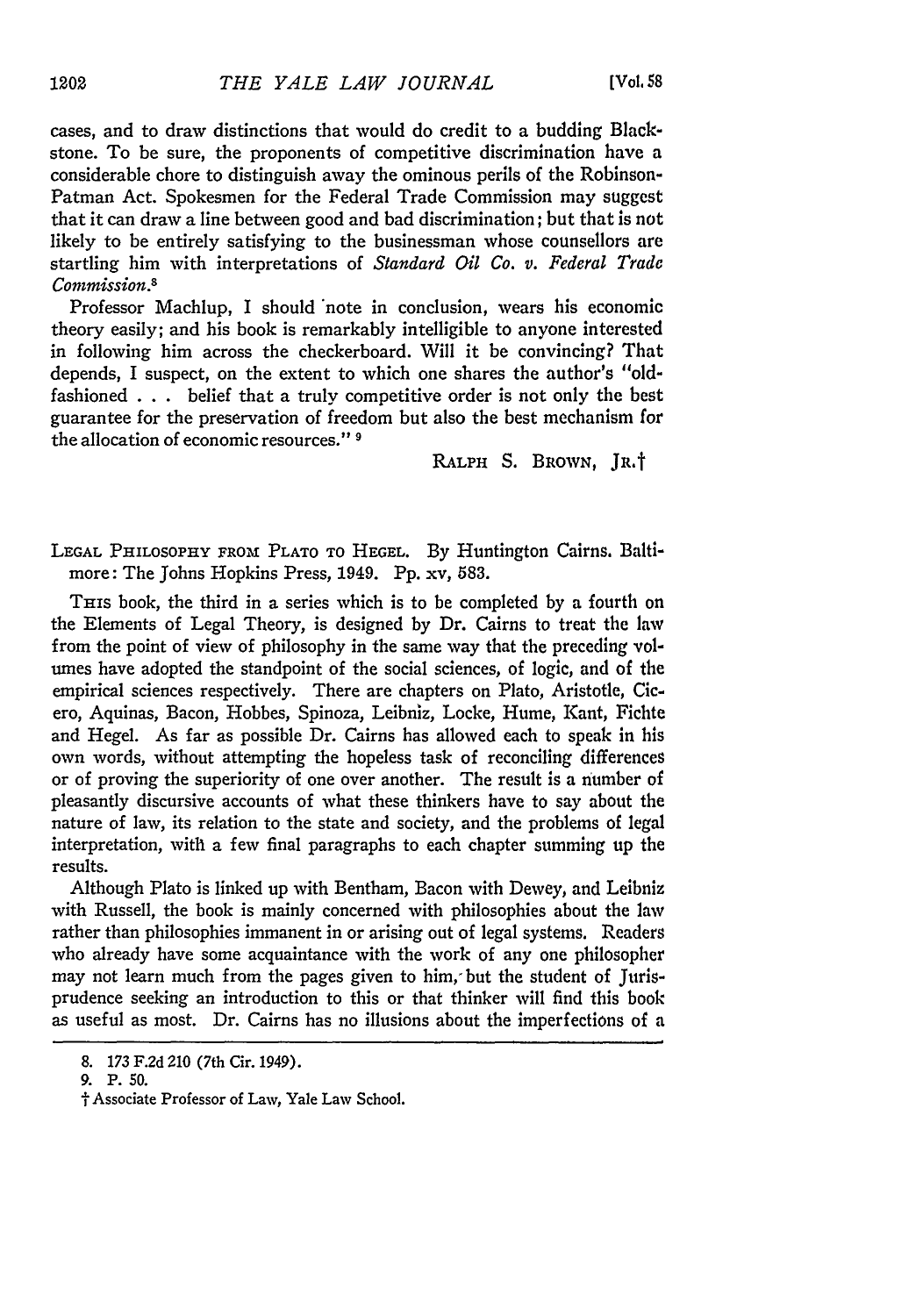book of this sort. He knows that Plato and Aristotle do not exhaust the whole of Greek legal thought, any more than Cicero sums up that of Rome or Aquinas that of medieval Europe. And if we are to judge from his first chapter on Philosophy as jurisprudence and his last on Jurisprudence as Philosophy, his final volume, which he tells us is on the way to publication, should be an interesting and valuable contribution to legal theory, in which the material collected in the earlier ones will be put to good use.

The practical lawyer who is reluctant to open any book which combines the words law and philosophy on its title page, if he dips into this volume vill find some instructive remarks on such matters as the use of preambles to statutes and some valuable illustrations on the often unconscious hypotheses which condition opinions of the justices of the Supreme Court. And when he thinks of the time which has been given to such questions as the nature of juristic personality, his heart will warm to a writer on legal theory who is prepared to discover that many of the problems with which the student of Jurisprudence has been concerned in the past may turn out to be "pseudoproblems," and who, while recognizing the need for philosophy as a preliminary to the practical systematization and reform of the law, frankly faces the possibility that in the end philosophy may have taught us nothing about the nature of law.

**J. WALTEr JoxEsT**

PUBLIC ORGANIZATION OF ELECTRIC PowER. By John Bauer and Peter Costello. New York: Harper & Brothers, 1948. **Pp.** xvi, **263.** \$4.00.

THERE has long been common agreement that electric utilities should not be allowed to exploit their monopoly position independent of public regulation. There is also a growing realization that existing methods of regulation are both wasteful and ineffective. This book argues persuasively that public ownership and operation offer the best escape from the dilemma.

The authors raise a number of complaints against the existing organization of the industry. As a system, it is uncoordinated and vasteful. Individual companies incur excessive operating costs through the use of obsolete plant and incur excessive overhead charges through public relations activities and managerial magnificence. Capital structures are inflated and commissions allow an excessive percentage return on the watered assets. The authors hold that these elements of cost and exploitation reflect necessary inadequacies in regulatory procedure and that outright public ownership affords the only practical remedy.

This line of argument is not new, but the authors have attempted to give it further substance **by** calculating the savings which public ownership could provide. They have analyzed revenues, costs, and capitalization in 1942 for the **123** cities with populations exceeding 50.000. They compute total plant

**<sup>&#</sup>x27;I** Provost of **Queen's** College, Oxford University.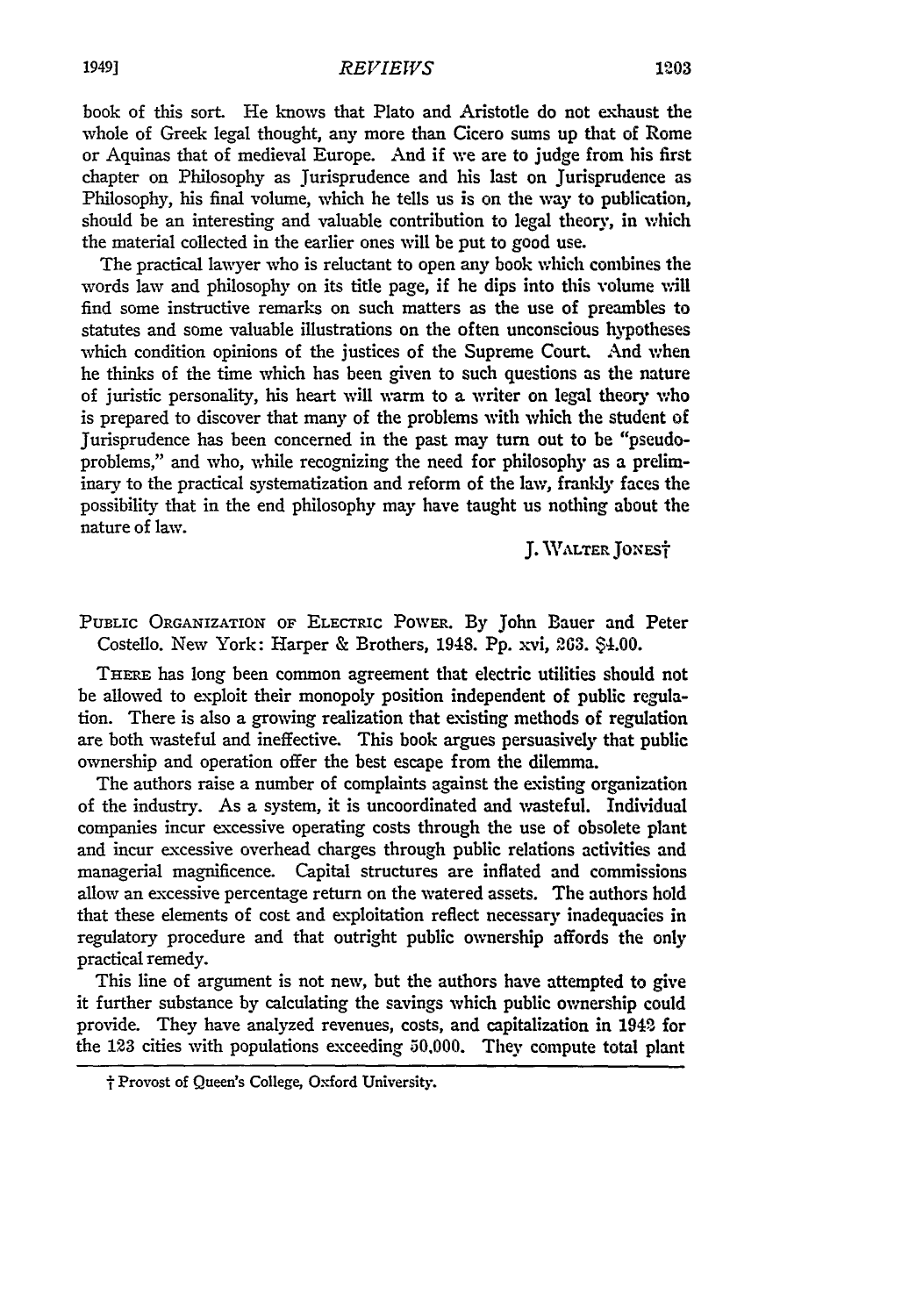account at \$456 per customer, while they estimate that the average fair value of plant at original cost less proper depreciation should not have exceeded \$250 per customer. Similarly, annual overhead expenses were \$10.68 per customer, whereas \$6.50 should have been adequate for all legitimate functions. It is usual for commissions to allow a return of *6%o* on the rate base, while interest charges on a publicly owned plant would amount to no more than 3%. Finally, in 1942, these companies paid \$268.8 million in federal taxes, which would not have been necessary for publicly owned enterprises. And in the long run, additional savings could be achieved through replacing obsolete plant and through the better integration of a basically chaotic industrial pattern.

The mere existence of wastes of this magnitude in the electric power industry and the possibility that public ownership could eliminate them would *not* by themselves indicate that public ownership is the best policy. Sufficiently vigorous and alert regulations should reduce capitalization and overhead for existing private companies and could encourage both the replacement of obsolete plant and the construction of efficiently integrated systems. The authors deny, however, that such effective regulation is possible. The past history of the industry, the power and continuing interest of the companies, and the weakness of regulating bodies indicate that the elimination of water is unlikely. Moreover, the freezing of overcapitalization, as securities divested under the Public Utilities Holding Company Act are sold at prices capitalizing prospective earnings at existing rates, makes more difficult the future reduction of the rate base. They also argue that conflicting interests among private utilities will prevent suitable integration and consolidation of an entire network. In contrast, the purchase of the existing plants by government bodies would allow the issue of valuation to be decided once for all and would eliminate thereafter the conflict of interest between the companies and regulating commissions which would otherwise persist.

In addition to their general argument for public ownership, the authors present a detailed proposal for the organization of electric power on a national scale. Federal hydro and steam plants would supply base and main load power through a national grid. States would add peak power and transmit the whole to municipal distribution systems. For some purposes and regions, they prefer regional authorities on the TVA model.

The core of the argument, however, relates to public ownership rather than to the savings from a better organized grid. The authors estimate that main load power can be supplied by the federal network at 4.5 mills per kilowatt hour or can be independently generated by the states at **6** mills and by large cities at **7** or 8 mills. There would thus be less than **.50** per kilowatt hour difference between the generating costs of a nationwide public system and the costs which a city could attain by independent municipalization. The latter would have available all of the savings from lower capitalization, overhead, and interest and from tax.avoidance discussed above.

Several comments may be made on this argument. The measures of exist-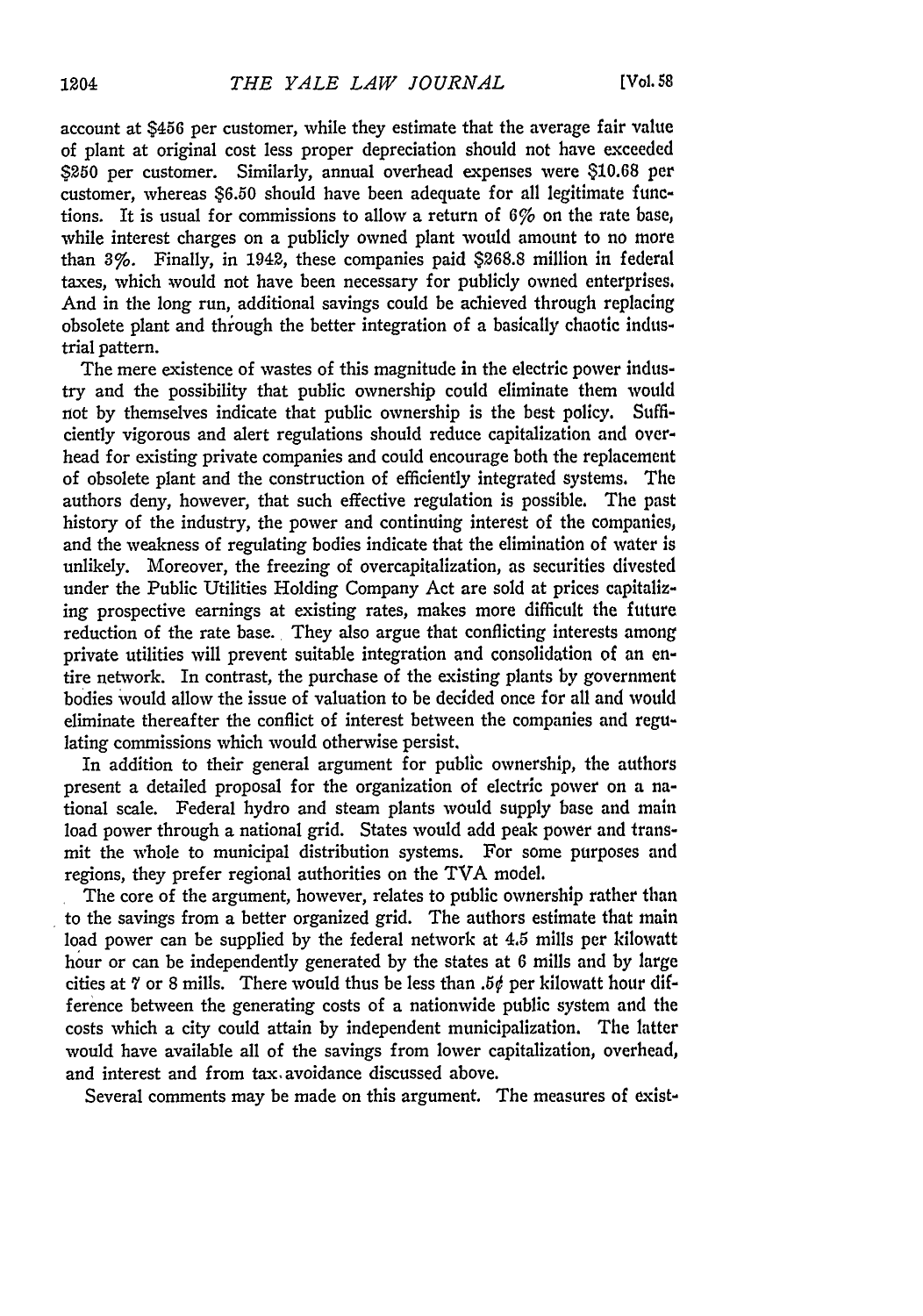ing waste depend on the authors' calculations, and I have made no attempt to go behind them. From what we know of the past history of the industry and the way in which earnings regulation distorts profit incentives, it seems likely that extensive overcapitalization and excessive overhead exist and that obsolete plant imposes further burdens on the economy. Lower interest and tax avoidance, however, do not appear to be valid measures either of existing wastes or of useful savings which public ownership could yield.

Tax savings are not a net benefit to the economy. The authors place heavy emphasis upon the unequal treatment given different regions, according to whether they secure power from tax-free public sources or from private sources which must pay federal taxes. Such regional advantages may indeed distort the pattern of economic location, and the argument might well be made that public projects should be subject to federal tax equivalents or that private utilities should be tax exempt. Since such measures are politically unlikely, the authors urge that the unequal treatment should be removed by extending public ownership to the entire industry, thus avoiding all federal taxes. Two objections may be raised to this position. First, as a matter of political practicality, it may be doubted whether the socialization of electricity is more feasible than the imposition of tax equivalents on public projects. Second, regional dislocations are not the only dislocations which can arise from tax exemption. Not only do regions compete with each other, but also, in conditions of full employment, electric power production competes for resources which would otherwise be used elsewhere. The extension of electric power by marginal investments which just pay their own way without taxes involves an economic loss if it takes resources away from employments where they are sufficiently useful to return tax payments as well as other costs. The possibility of avoiding taxes is an incentive for any region to desire public ownership. For the economy as a whole, however, it not only sacrifices tax revenue but may lead to a disproportionate extension of electric power investments.

For similar reasons, it is not proper to count among the advantages of public ownership the low rates of interest at which government can borrow. Low interest may make possible low electric rates, but the question remains whether this reflects a real reduction in cost or a mere shift in incidence. Government units can borrow cheaply from the public because of the near certainty of repayment, but this does not mean that the government's receipts from a power project are equally reliable. With fixed electric rates, power revenues will change with the business cycle, and it seems that the government bears much the same sorts of entrepreneurial risk as does private enterprise. At present, the stocks and bonds of leading operating utilities are so priced that total earnings amount to  $5\%$  to  $6\%$  of the market value of all securities. This is the return which private investors now require to compensate for non-liquidity and risk in electric power investments. When power is privately financed, electric rates carry a premium for risk, while if government uses its general credit to finance power projects at low inter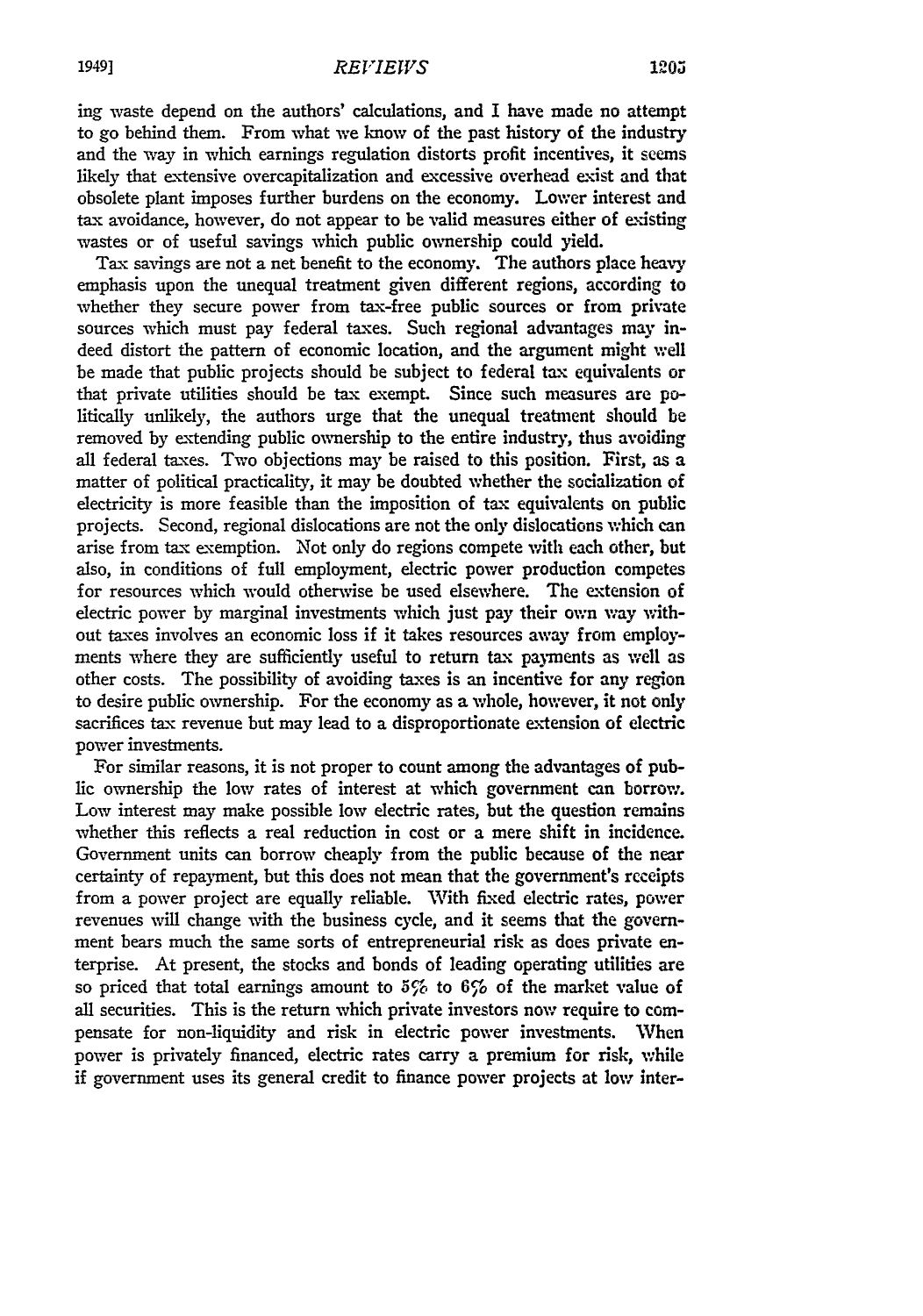est rates, this means that the government has itself decided to bear the risk burden.

It is possible that risk would be somewhat reduced for a public enterprise. Some of the hesitancy which investors now show toward utility securities reflects uneasiness over future government policy, and this is not a risk which would affect government itself. This saving, however, is not measured by the simple difference between the rate of return allowed by regulators and the low interest at which government can borrow. Much of the "advantage" of low interest rates would reflect a mere shift in risk burdens, and the consequent reduction in electric rates would be offset by increased taxes. Moreover, to the extent that the risk cost of power investment is underestimated, overinvestment in the industry is encouraged.

If we exclude tax avoidance and interest savings from the table given above, there remain potential savings of \$292.4 million from eliminating overcapitalization and excess overhead. These would still have allowed a reduction of 13.3% in 1942 operating revenues.

It should be noted, however, that while severe fault may be found with the present industry, public ownership may develop its own weaknesses. Partisans of private utilities generally object to the supposed inefficiencies of public management. While these inefficiencies may be overestimated, the difficulty of maintaining minimum costs in the absence of strong market pressures, particularly if power production and politics are not adequately separated, would constitute at least a partial offset to the inherent inefficiencies of the present system. This is especially so with municipal ownership, for while some of the larger plants have enjoyed outstanding success, a complex industrial undertaking presents serious management problems to a small political unit, and it is in such units that power and politics are least easily separated. Municipal policy like that of Jacksonville, Florida, where high rates are used to support the general budget, is of doubtful desirability. Moreover, it is probable that in a practical program of public ownership existing overcapitalization would be reflected in the purchase price of private plants. Thus the potential savings from eliminating water would not be fully realized.

Despite these reservations, the case for public ownership seems strong. Regulation has not proved satisfactory, and public ownership would at least not be subject to the same vices. Efficiency in government may be difficult to secure, but a public enterprise would not have the same positive incentives to inefficiency which confront a regulated utility. And even if a public enterprise did not eliminate overcapitalization, it would at least not have to return 6% on the water.

The authors devote relatively little attention to the pricing and investment decisions which should be followed after the establishment of public ownership. They prefer that projects be self-liquidating, yet approve of savings in taxes and interest payments which would encourage the expansion of electric power beyond the limits which profit incentives would set to efficiently regulated private activity. There is thus an element of implicit subsidization in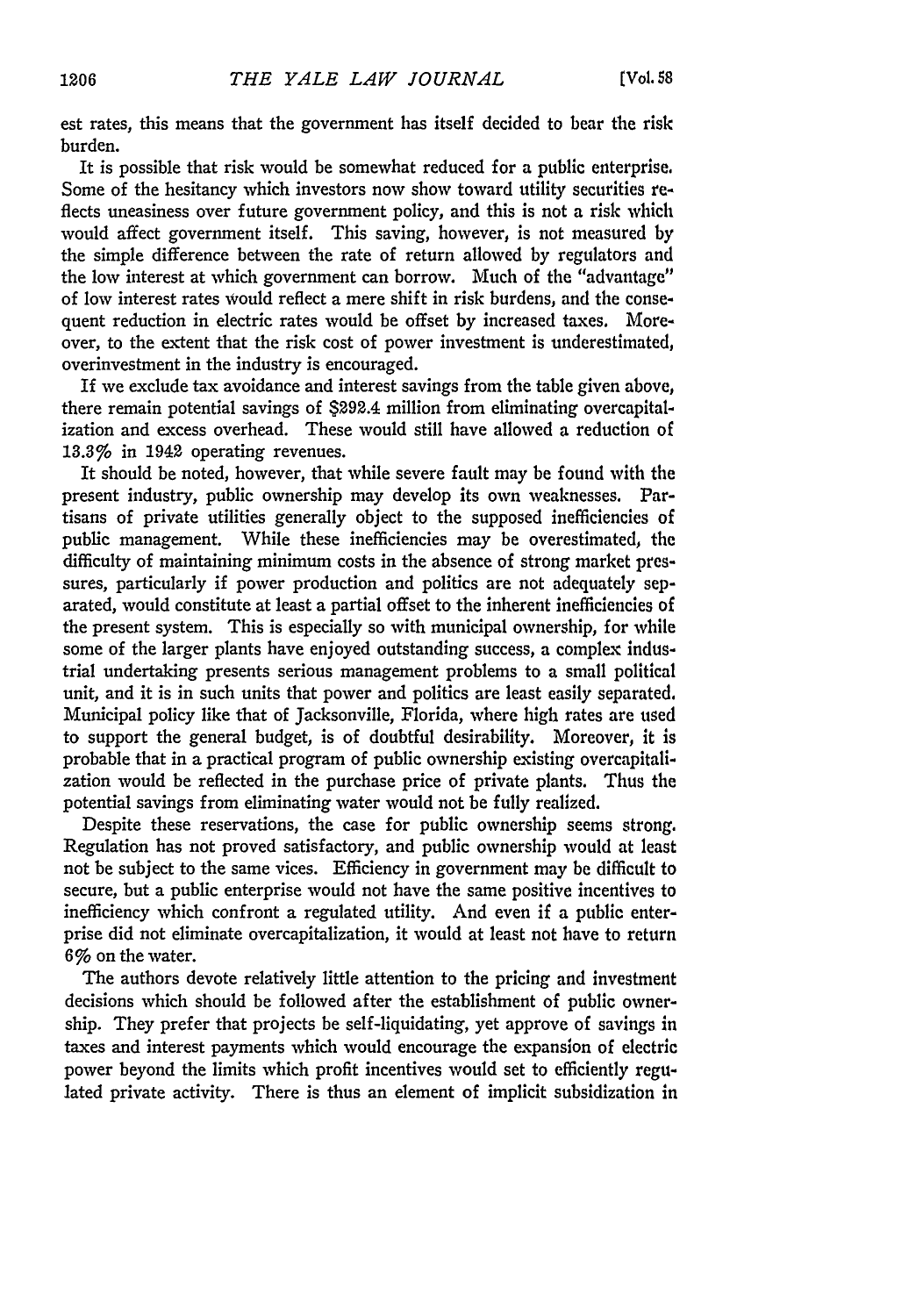## *REVIEWS* **1949] 1207**

their program, and while this may be justifiable, one would like to see it explicitly defended and the magnitude indicated. It is doubtful, however, that the authors even see this as a problem. As enthusiastic advocates both of public ownership and of the expansion of electric power itself, they believe that:

"The government can hardly build too many plants which **can** generate electric energy at 4.0 mills per kilowatt hour and transmit it at 0.5 mills to the state areas for distribution. With such unified  $0.5$  mills to the state areas for distribution. power supplies and with increasing efficiency there is virtually no limit to attainable future production and welfare."<sup>1</sup>

But to all good things, even electric power, there is a limit, and some general controls must be found to fit power production within the general economic system. At present, electric power investments and output are directed by the incentives of the pricing system as distorted by unequal incomes, monopoly power, and public regulation. Bauer and Costello propose to give public authorities control of investment decisions without much consideration of the criteria for the exercise of that control.

There are thus a number of faults of omission and commission to be found in this book. It is not the definitive work on electric power, but it is a stimulating and useful contribution to a controversy which is growing in importance.

RICHARD **B. TENNANT** 

**REVENUE** AcT **OF** 1948, **LEGISLATIvE** HISTORY SERIES. Edited by Paul Wolkin and Marcus Manoff. New York and Albany: Matthew Bender & Company, Inc., 1948. **Pp.** xxiii, 667. **S10.00.**

**THE** use of legislative history in construing federal enactments has become of primary importance not only in court battles but in the day-to-day process of administering a law or advising a client. For tax practitioners the Revenue Act of 1948 is a particularly pertinent example of the importance of **leg**islative history since the committee reports, especially the Senate Finance Committee's Supplementary Report,<sup>1</sup> are, together with the new Treasury Regulations, to date the only official interpretation of the amendments to the estate and gift taxes.<sup>2</sup> But despite its importance, legislative history has been difficult for most private practitioners and even many courts to use because of its inaccessibility. The present volume, edited **by** two members of the Penn-

**<sup>1.</sup>** P. 131.

**<sup>1</sup>** Assistant Professor of Economics, Yale University.

<sup>1.</sup> SEr. REP. No. 1013, pt. Z SOth Cong., 2d Sess. (1948).

<sup>2.</sup> Proposed regulations reflecting the estate and gift tax amendments were issued on November 6, 1948, and with minor variations were promulgated in T.D. **699** and T.D. 5698, May 18, 1949, 14 FFD. **RE.** *2623, 2637* (1949).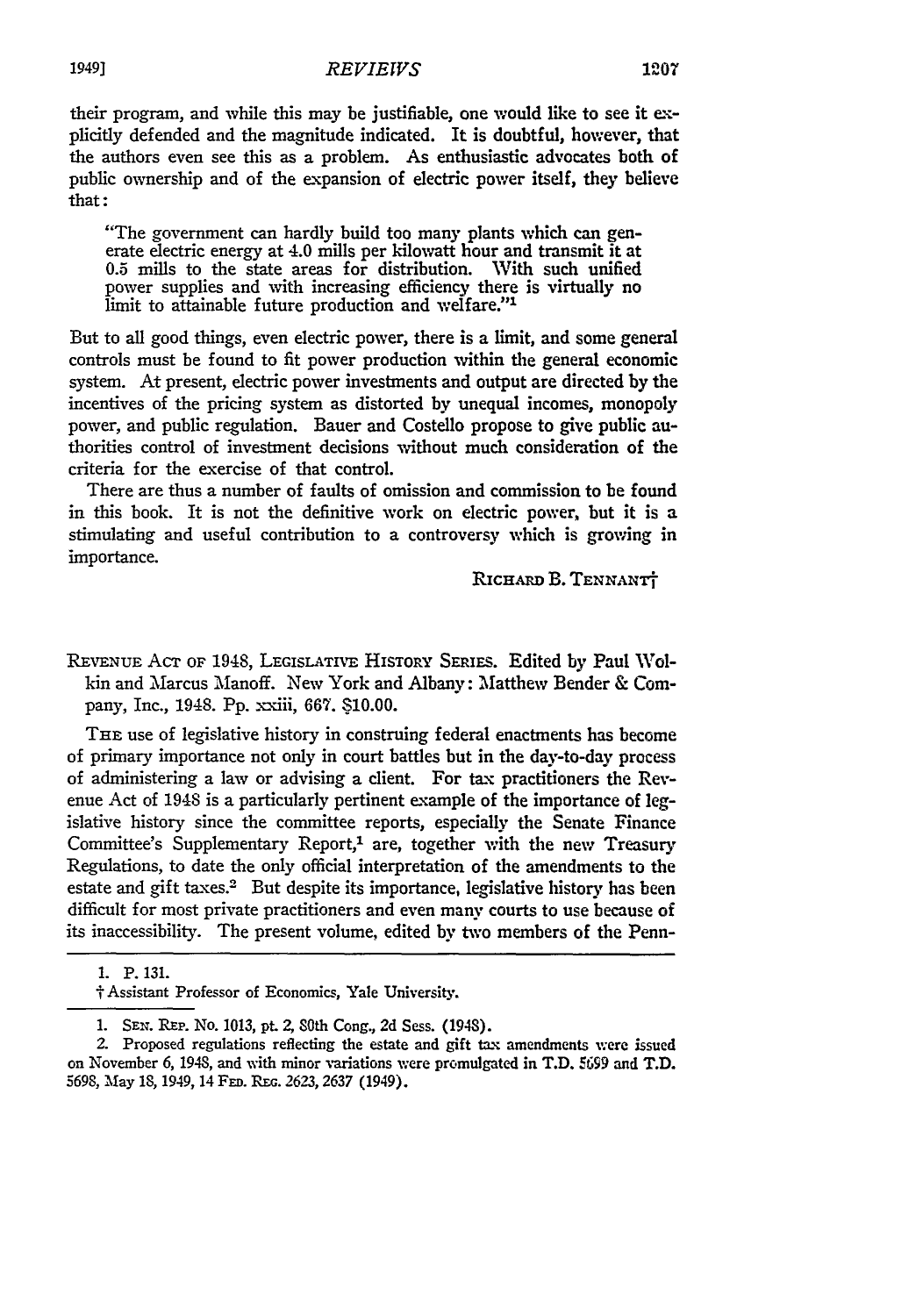sylvania Bar, is designed to overcome this handicap in regard to the Revenue Act of 1948.

The editors have followed a plan somewhat similar to that used by Mr. Seidman in his well-known volume on legislative history to federal income tax laws.3 In their book the enacting clause, each title, part, and sub-part heading, and each section, or smaller sub-division of the Act is set forth separately. Each of these divisions of the Act is followed by excerpts from the committee hearings, portions of the committee reports, selections from debates on the floor, versions of the appropriate part of *H. R. 4790* as it went through the legislative process, and some of the amendments proposed but not adopted.

The editors state that legislative material of a broad nature pertaining to a particular title, part, or sub-part appears under the heading to that title, part or sub-part, and that discussions pertaining to a particular section or subsection are placed after that section or sub-section.

The present volume does not purport to be an exhaustive presentation of the legislative history of this Act. With some exceptions, to present a "rounded picture," most economic and budgetary motivations are omitted. The omissions have been most damaging to a clear concept of the opposing arguments and alternative proposals presented to the adopted amendments by minority leaders and the Administration.<sup>4</sup> The forceful testimony of Secretary Harriman concerning tax reduction and economic conditions is not even referred to.

Legislative history more commonly associated with interpreting statutory language has been more fully presented from both the majority and minority viewpoints. Secretary Snyder's statement in opposition to the estate and gift tax amendments loses much of its effectiveness, however, owing to the manner of its division under many sections. In comparison, the testimony and written statements of witnesses favoring repeal of the 1942 community property amendments and adoption of the 1948 amendments, although largely repetitious, are quoted much more extensively in a given place.

The above objection to the presentation of Mr. Snyder's statement points up a serious difficulty in the editors' method of presenting legislative history. The full meaning of a committee report or statement of a witness is often obscured if the statement is divided to fit under various parts of the Act. Of course, by reading the material under different sections the full statement may finally be pieced together. But this process is made difficult in the present volume owing to the lack of an index to the legislative material. Furthermore, if a comprehensive quotation is given in one place it is so divided by the editors' system of numbering that the reader is left in doubt as to whether the quotation is complete or merely a series of selections.

<sup>3.</sup> **SEIDMAN,** LEGIsLATrvE **HISTORY OF FEDERAL INCOME TAX LAWS,** 1938-1861 **(1938);** see also **SEIDMAN, LEGISLATIvE** HISTORY **OF Excass PROFITS** TAX LAWS, 1946-1917 (1947).

<sup>4.</sup> A further difficulty is found in the editors' failure to note that page references **to** materials which are included from the *Congressional Record* are to the unbound edition **of** Volume 94 rather than to the later bound volume.